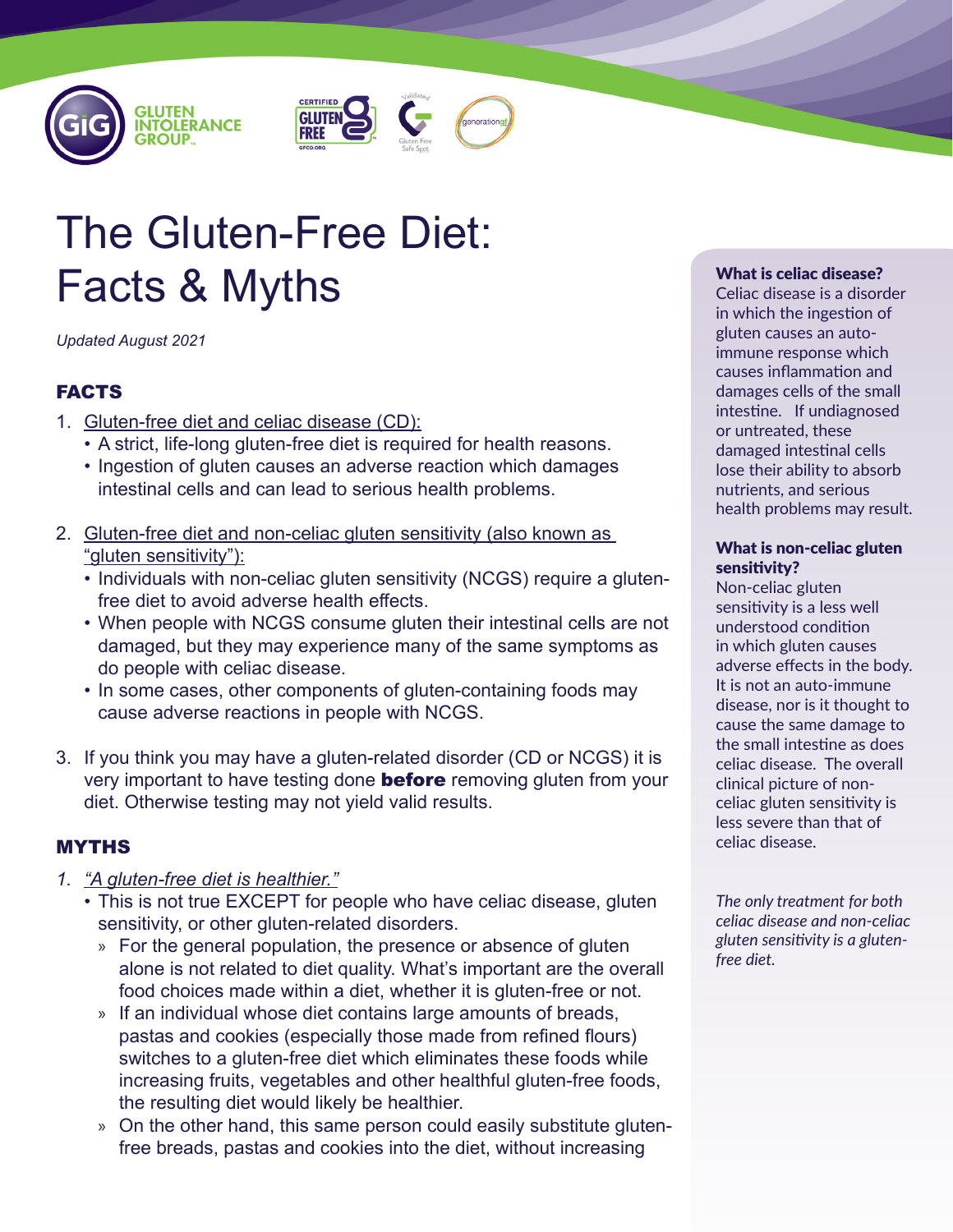intake of healthful gluten-free foods like vegetables and fruits. In this case a person may experience a reduction in diet quality, since many gluten-free processed foods are lower in fiber, vitamins, and minerals than their gluten-containing counterparts.

- *2. "A gluten-free diet is good for weight loss."*
	- Whether or not a diet promotes weight loss is not related to the presence or absence of gluten. As explained above, a gluten-free diet could either be higher in vegetables and fruits (and therefore potentially lead to weight loss), or it could rely heavily on processed gluten-free foods that are high in fat and sugar (which could potentially lead to weight gain).
- *3. "Surely a few crumbs of bread can't hurt."*
	- Even tiny amounts of gluten can damage the intestinal cells of a person with celiac disease, even if there are no obvious immediate symptoms.
	- Tiny amounts of gluten can be problematic for people with gluten sensitivity, too. But since nonceliac gluten sensitivity is less well understood than CD, it is unknown whether or not some people with GS may be able to tolerate small amounts of gluten. Unless otherwise indicated, even someone who does not have celiac disease but is on a "gluten-free" diet for health reasons should avoid even tiny amounts of gluten contamination.

# Symptoms which could indicate the need for a gluten-free diet

Symptoms of celiac disease and gluten sensitivity are similar and may include: recurring abdominal pain, chronic diarrhea/constipation, tingling/numbness in hands and feet, chronic fatigue, joint pain, unexplained infertility and low bone density (osteopenia or osteoporosis). There are approximately 200 potential symptoms, many of which are also symptoms of other conditions.

#### What to do if you think gluten may be causing your symptoms

Consult with your personal physician/health care provider before giving up gluten. This is very important because the standard blood testing done as a first step to diagnosing these conditions is not meaningful unless gluten is being consumed for a significant period of time before testing. It is also important to consult with your healthcare provider in order to evaluate other possible causes of symptoms.

# How are celiac disease and non-celiac gluten sensitivity diagnosed?

The first step is a panel of blood tests looking for an antibody response to gluten. If these tests are positive, the next step is an endoscopy. If the endoscopy shows the intestinal cell damage characteristic of celiac disease, this is considered the gold standard of celiac disease diagnosis.

There is currently no specific diagnostic test for non-celiac gluten sensitivity; instead, it is a "rule out" diagnosis. Consequently, the celiac disease testing described above would be done. In addition, wheat allergy and other potential causes of symptoms should be ruled out. If all of these conditions have been ruled out and the patient responds positively to a gluten-free diet, then the diagnosis of non-celiac gluten sensitivity may be made.